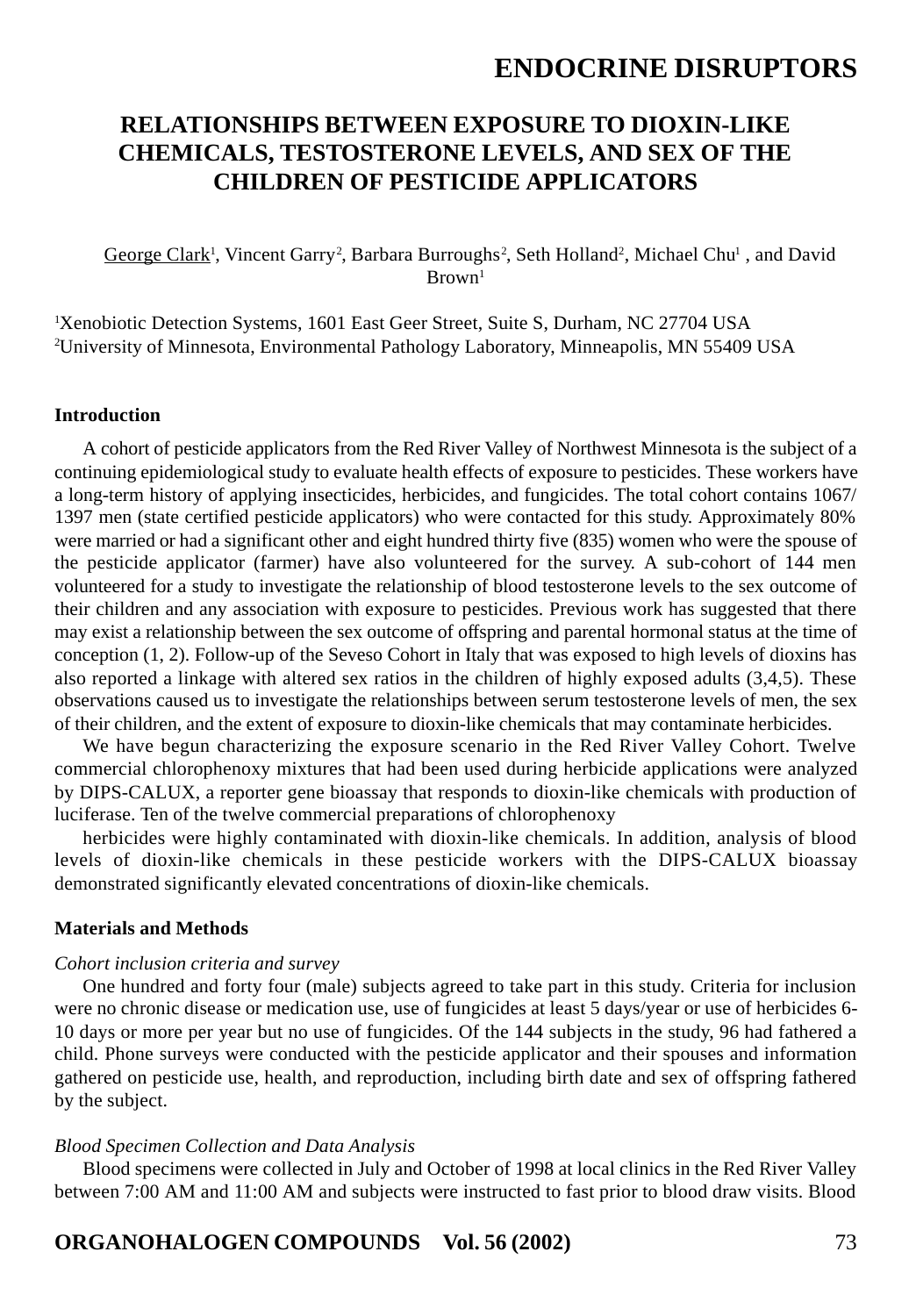was centrifuged and serum shipped to the University of Minnesota. Total testosterone was measured using a solid-phase radioimmunoassay (catalog number TKTTI; Diagnostic Products Corporation, Los Angeles, CA). The mean values of the July and October blood draw were calculated for each individual. Applicators were assigned to quartiles based upon their mean total serum testosterone concentrations. Statistical analysis of the relationship of serum testosterone and sex ratio (male/female live births) was analyzed based on quartiles with a two-tailed Fisher's exact test.

#### *DIPS-CALUX bioassay of dioxin-like contaminants in Herbicide Samples and Serum*

Archived samples of chlorphenoxy herbicides that were widely used in the Red River Valley of Minnesota were sent from the University of Minnesota to XDS laboratory for analysis. A sample of 0.5 g of each of these herbicides was dissolved in hexane and processed through our patent pending procedure to specifically isolate halogenated dioxin/furans and halogenated biphenyls (6). Serum samples were sent from the University of Minnesota and similarly processed for isolation of halogenated dioxin/furan isolation and halogenated biphenyl isolation. The dioxin-like TEQ activity was estimated following application of these extracts to our genetically engineered cell line that contains the firefly luciferase gene under trans-activational control of the aryl hydrocarbon receptor (7). Dioxin-like TEQ activity was estimated from a standard curve of 2, 3, 7, 8-tetrachlorodibenzo-p-dioxin versus induction of luciferase activity.

#### **Results and Discussion**

#### *Testosterone Quartiles and Sex Ratio Analysis*

Shown in Table 1 are the results of the Testosterone Quartiles and Sex Ratio Analysis for pesticide applicators under study in the Red River Valley.

| Ouartile               | Total<br><b>Testosterone</b><br>Range<br>$(ng/ml)^*$ | Age<br>Mean $\pm$ »<br><b>SE</b> | No. of<br><b>Fathers</b><br>Children | No. of<br>Male<br>Children | No. of<br>Female | <b>Sex</b><br>Ratio |
|------------------------|------------------------------------------------------|----------------------------------|--------------------------------------|----------------------------|------------------|---------------------|
| 1 <sup>st</sup>        | $<$ 3.73                                             | $46.0 \pm 1.7$                   | 24                                   | 29                         | 38               | 0.76                |
| 2 <sup>nd</sup>        | 3.74-4.37                                            | $45.0 \pm 1.6$                   | 24                                   | 30                         | 42               | 0.71                |
| 3 <sup>rd</sup>        | 4.38-5.63                                            | $49.4 \pm 2.2$                   | 24                                   | 33                         | 34               | 0.97                |
| 4 <sup>th</sup>        | > 5.64                                               | $44.0 \pm 2.3$                   | 24                                   | 43                         | 27               | 1.59                |
| Total of all Quartiles |                                                      | 96                               | 135                                  | 141                        | 0.96             |                     |
| $NHS**$                |                                                      |                                  |                                      | 2,026,854                  | 1,932.563        | 1.049               |

\*normal clinical range  $3.00-12.00$  ng/dl; coefficient of variation =  $6.7\%$ 

\*\* National Health Statistics for 1999 (National Center for Health Statistics, 2002)

Significant differences exist (two-tailed Fisher's exact test) in the sex ratios observed between the 1st and 4<sup>th</sup> quartiles (P=0.04), 2<sup>nd</sup> and 4<sup>th</sup> (P=0.02), and combined 1st + 2<sup>nd</sup> compared to combined 3<sup>rd</sup> + 4<sup>th</sup>  $(P=0.04)$ . These results indicate that the sex ratio of children borne to pesticide applicators is related to the applicators' total serum testosterone levels.

Notably, there is a significant difference in the percentage of fungicide-exposed subjects across quartiles. During the 1998 season, 47.9 % of subjects in the combined  $1^{st} + 2^{nd}$  quartiles used fungicides vs. 27.1 % in the combined  $3<sup>rd</sup> + 4<sup>th</sup>$  (p=0.035). Historically, 72.9 % of subjects in the  $1<sup>st</sup> + 2<sup>nd</sup>$  quartiles had used fungicides during their lives vs. 45.8% in the  $3<sup>rd</sup> +4<sup>th</sup>$  (p=0.007). The most commonly used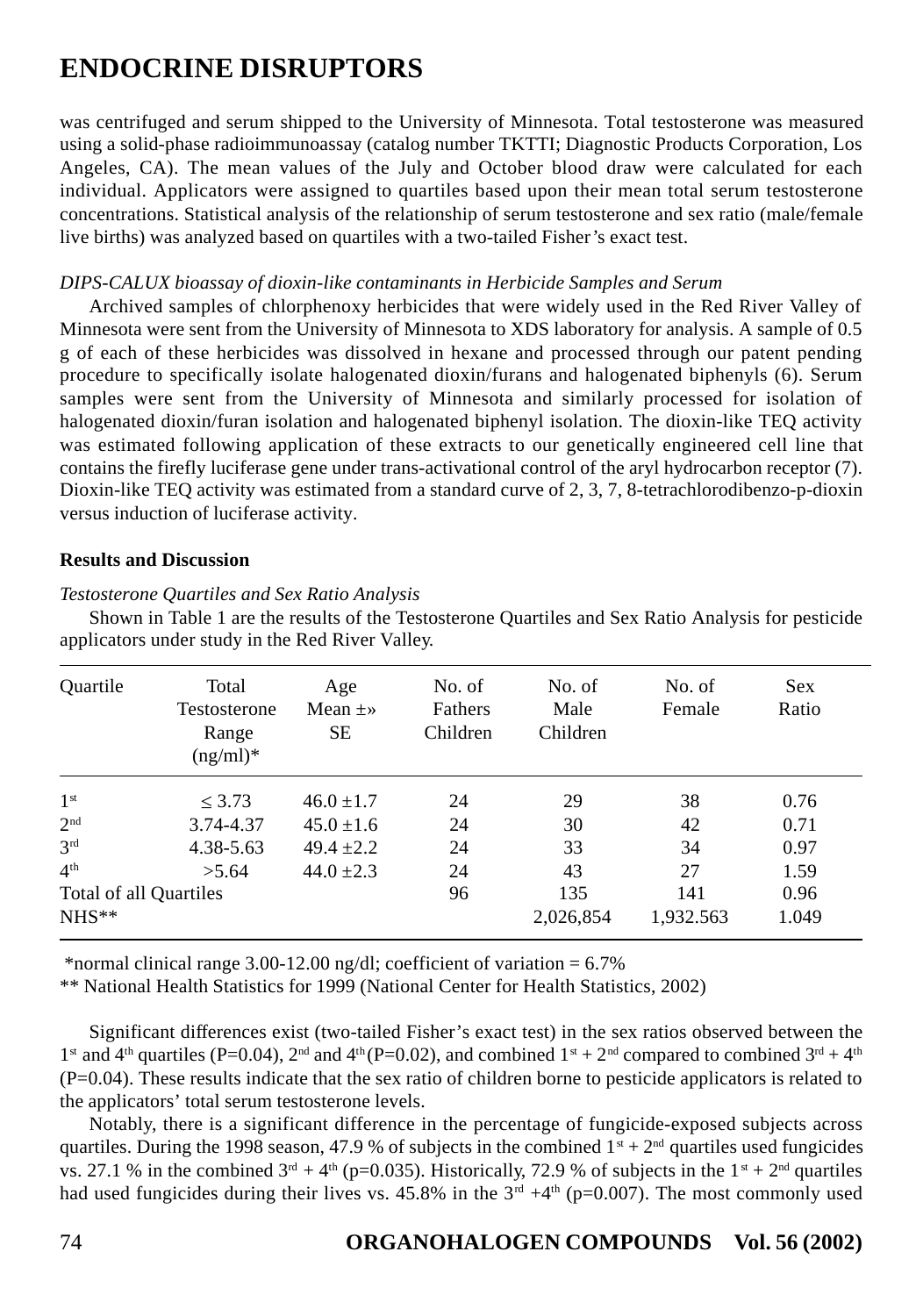fungicides in this region of Minnesota are of the organotin class. It is not known whether the association between lower testosterone levels and lower sex ratios reflect a cause and effect, or if they may be a parallel response to a common toxicant mechanism.

Analysis of quantitative pesticide use data revealed a general trend of greater pesticide use by subjects in the 1<sup>st</sup> and 2<sup>nd</sup> quartiles compared to the  $3<sup>rd</sup>$  and  $4<sup>th</sup>$ . Information recorded by subjects in the written survey indicated that subjects in the  $1<sup>st</sup>$  and  $2<sup>nd</sup>$  quartiles treated more acres per year (sum of all crop acres treated) on average with herbicides, insecticides and fungicides than those in the  $3<sup>rd</sup>$  and  $4<sup>th</sup>$ quartiles.

Exposure to dioxins and dioxin-like chemicals has been found to both lower testosterone and shift the sex ratio of children born to exposed male subjects (3,4,5). W.H. James (2) has suggested that exposure to dioxin, the pesticide dibromochloropropane (DBCP), borates, vinclozolin, and nonionizing radiation can produce excesses of female offspring. James' hypotheses are potentially relevant and require further evaluation as chlorophenoxy herbicides are among the most commonly used pesticides in the Red River Valley region and can be contaminated by dioxin. It is known that subjects in the  $1<sup>st</sup>$  and  $2<sup>nd</sup>$  quartiles used more herbicides on average than those in the upper ones, so the potential exists for greater lifetime dioxin exposure in lower quartile subjects.

#### *DIPS-CALUX bioassay of dioxin-like contaminants in Herbicide Samples and Serum*

Twelve samples of chlorphenloxy herbicides used in spraying operations were sent to Xenobiotic Detection Systems for DIPS-CALUX bioassay analysis of TEQ contamination and the results are presented in Table 2.

| Client ID $#$ | TCDD TEQ pg/ml sample |  |  |
|---------------|-----------------------|--|--|
|               | $26.2 \pm 0.5$        |  |  |
| 2             | <b>ND</b>             |  |  |
| 3             | $6.0 \pm 2.2$         |  |  |
| 4             | $3392 \pm 257$        |  |  |
| 5             | $13.7 \pm 2.6$        |  |  |
| 6             | $1637 \pm 212$        |  |  |
|               | $800 \pm 180$         |  |  |
| 8             | $1668 \pm 419$        |  |  |
| 9             | $19.7 \pm 6.4$        |  |  |
| 10            | $51.4 \pm 5.4$        |  |  |
| 11            | $1882 \pm 311$        |  |  |
| 12            | ND                    |  |  |

**Table 2.** Contamination of Commercial Chlorphenoherbicides with Dioxin-Like TEQ Activity

 Five of the commercial herbicides demonstrated a high degree of contamination (parts per billion level of dioxin-like TEQ contamination). Five of the herbicide mixtures demonstrated trace contamination with dioxin-like chemicals (5-100 parts per trillion of dioxin-like TEQ contamination). Two of the herbicide mixtures demonstrated less than 1 part per trillion contamination with dioxin-like chemicals. These data suggest that some herbicide applicators could have been exposed to high levels of dioxin-like chemicals.

The data on serum samples suggest that indeed some of these applicators have significant exposure to dioxins-like chemicals. Determination of dioxin-like TEQ activity in blood of 4 of these pesticide applicators is shown in table 3.